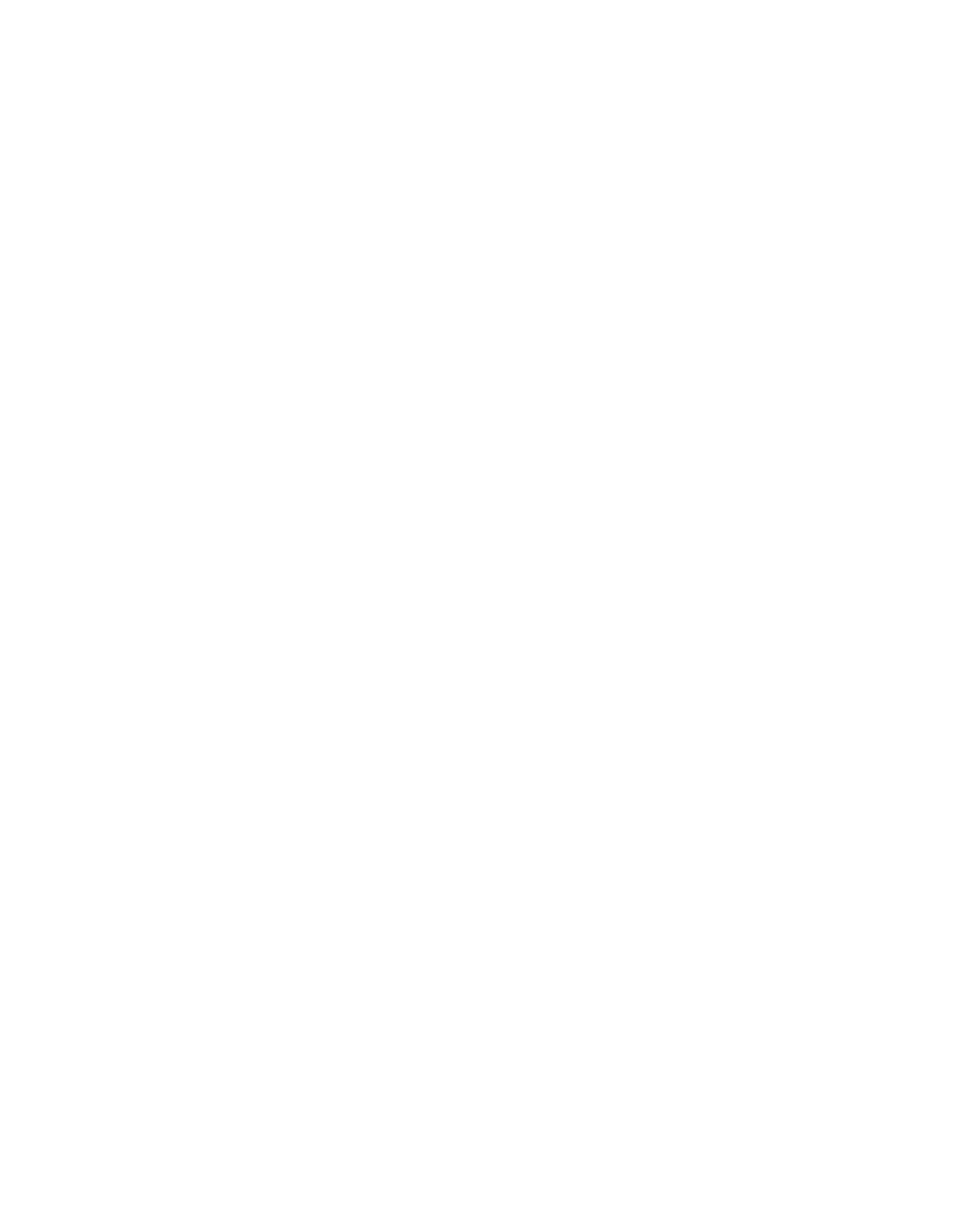# THE STORY JESUS<br>PEOPLE OF

**ACTIVITY BOOK**

BY R.A. SHEATS

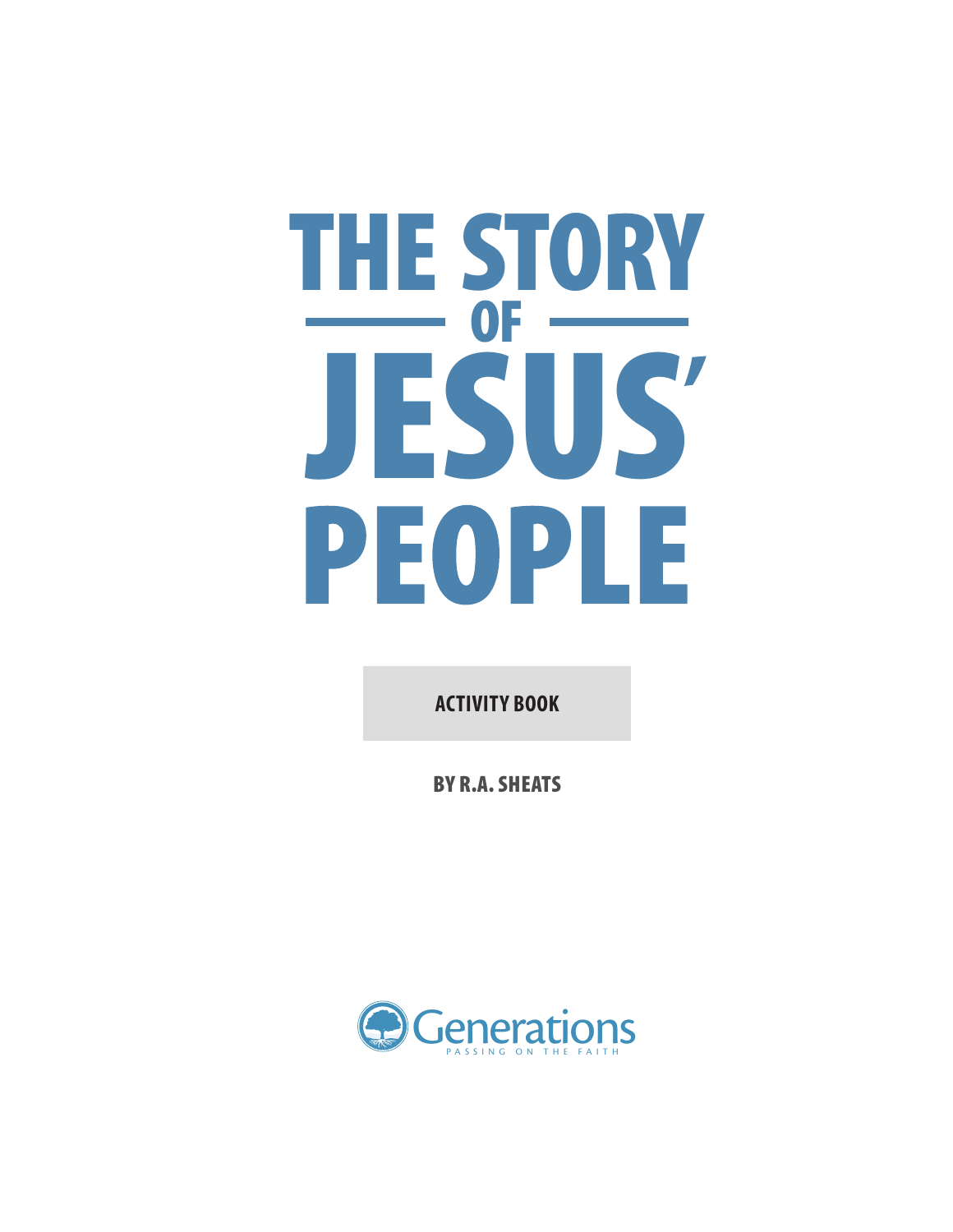Copyright © 2021 by Generations

All rights reserved. Printed in the United States of America

1st Printing, 2021.

ISBN: 978-1-954745-24-7

Scripture taken from the New King James Version®. Copyright © 1982 by Thomas Nelson. Used by permission. All rights reserved.

Cover Design: Justin Turley Interior Layout Design: Zane R. McMinn and Kyle Shepherd

Published by: **Generations** 19039 Plaza Drive Ste 210 Parker, Colorado 80134 www.generations.org

For more information on this and other titles from Generations, visit www.generations.org or call 888-389-9080.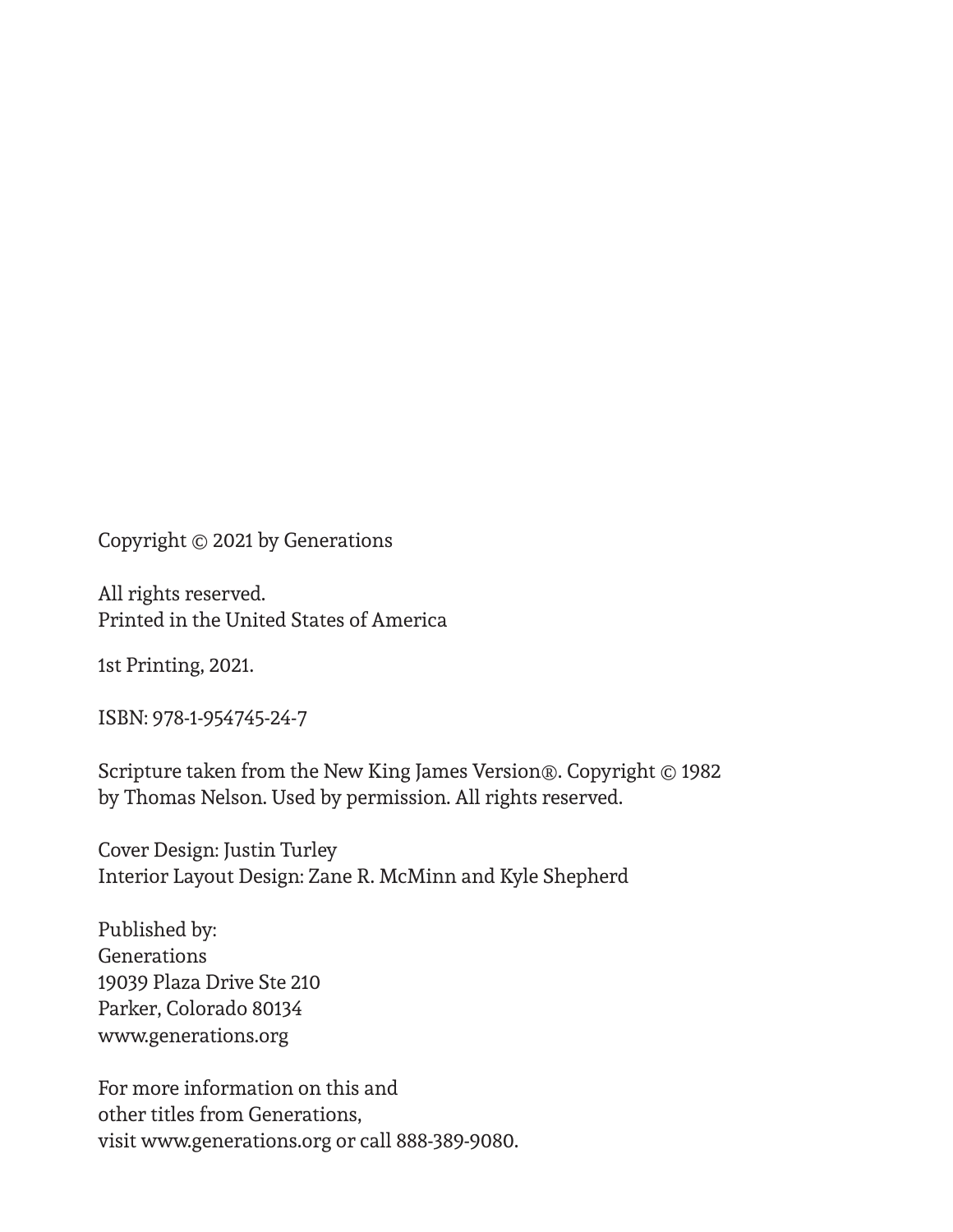# Contents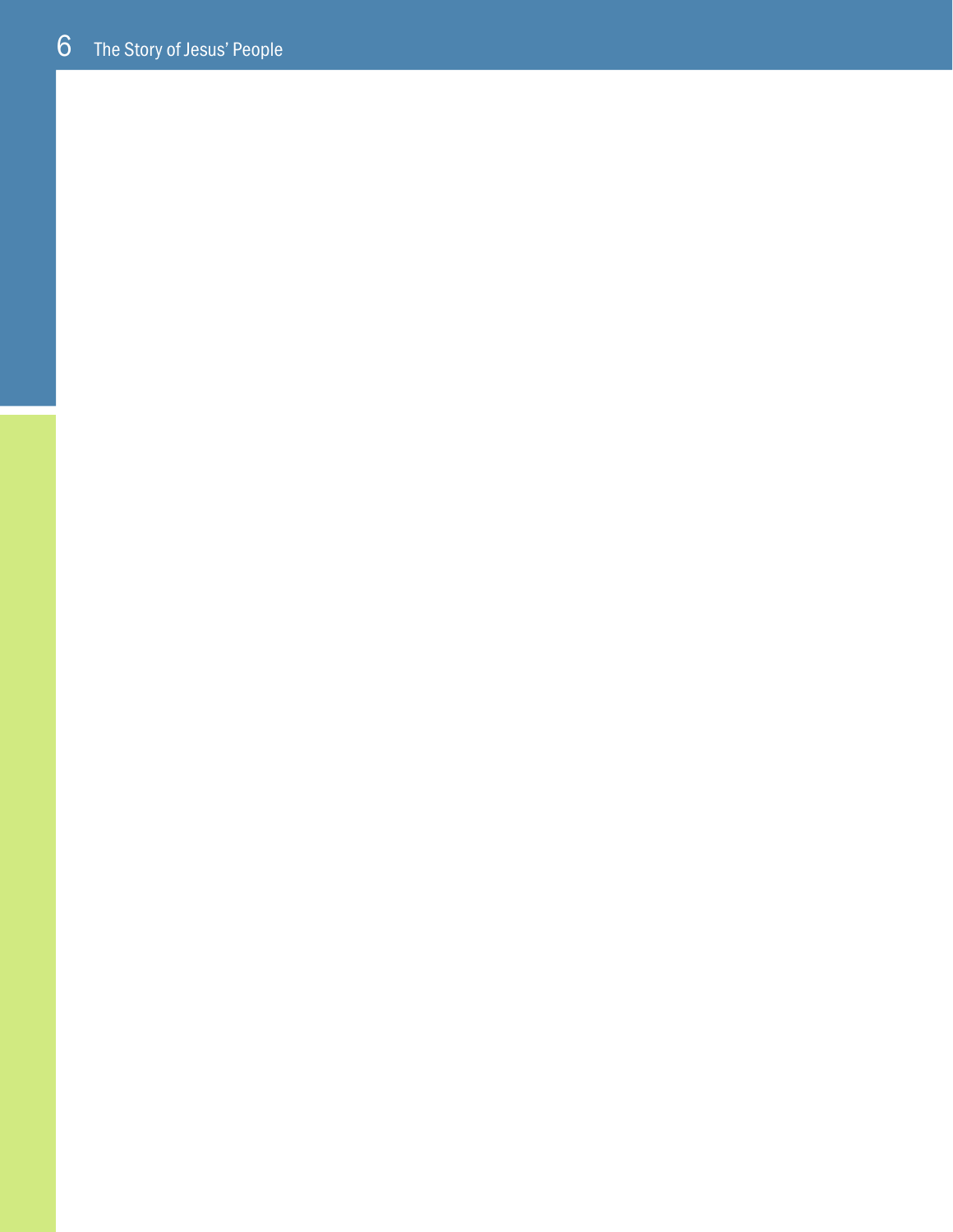# To the Parent

This workbook includes activities for each chapter of *The Story of Jesus' People*. These exercises have been designed to further the learning process by supplementing the material studied in the accompanying textbook. Each chapter offers games or activities that highlight an aspect of the historical account under study. These activities introduce children to the era, climate, culture, and geography of the people and countries mentioned in the textbook. They also offer children the opportunity to grasp and consider the differences between various periods of history and their own day.

Coloring pages have been included at the end of most workbook chapters. These can be completed in a child's free time or can be given to the child to complete while he is listening to the corresponding textbook chapter being read aloud.

A recommended schedule and semester outline is provided for the completion of *The Story of Jesus' People*. However, parents should feel free to alter this schedule as needed. Though designed to span the first year of grade school, some parents may choose to complete the material in a shorter or longer time. There is no right or wrong method of using this curriculum. Please adjust it as needed to suit your child.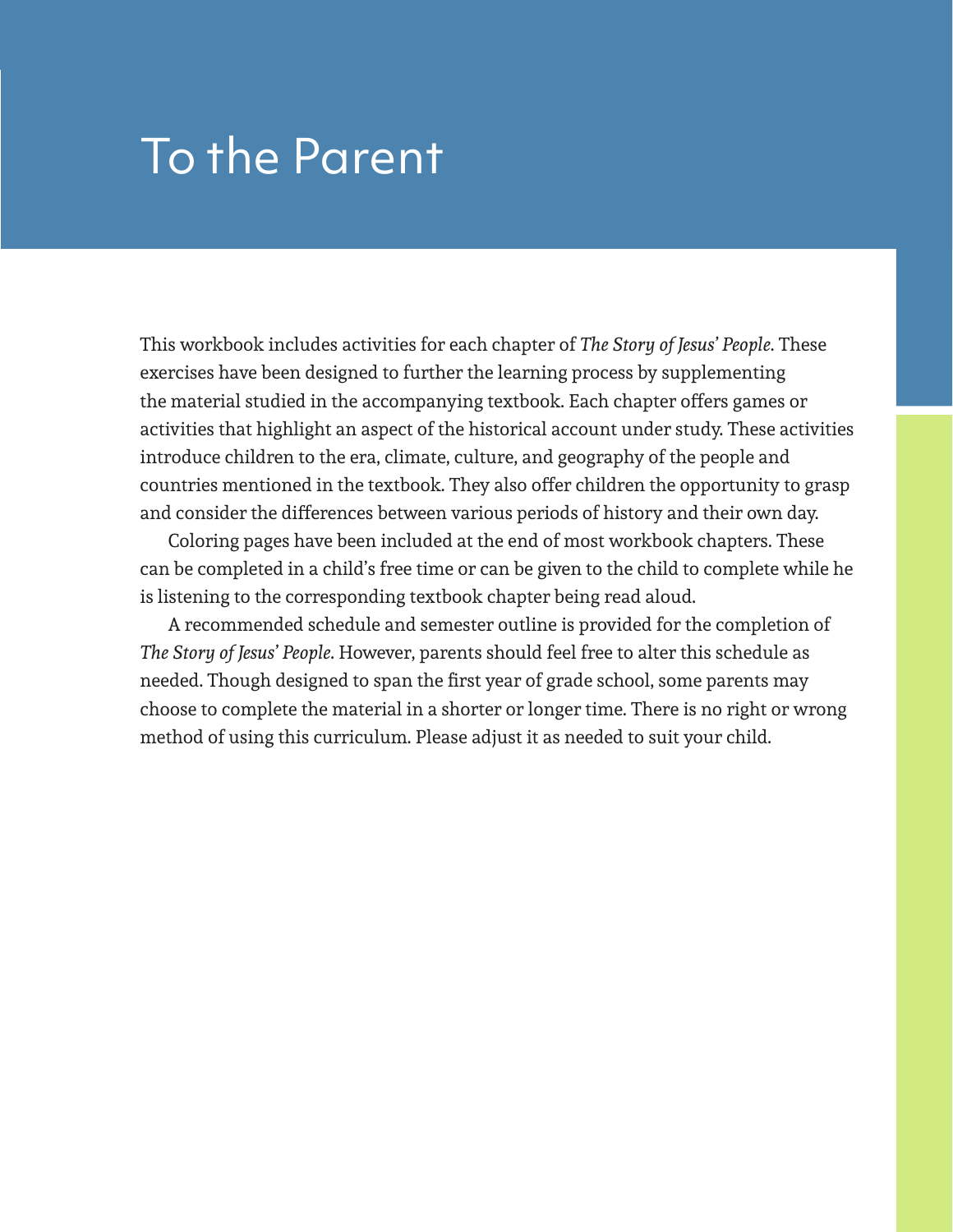## **Suggested Daily Schedule**

The following is a suggested lesson schedule spanning the first year of grade school (36 weeks). This schedule is based on a school schedule in which history is studied two days per week, with each lesson taking roughly 10-15 minutes to complete. If a oneday-per-week history schedule is preferred, parents can assign the workbook exercises to be completed immediately following the reading of the corresponding chapter in the textbook. Parents should adjust this schedule as necessary to suit their family's individual needs.

Two flex weeks have been incorporated into the school year, one falling at the end of the first semester and the other at the end of the school year. These weeks can be used to catch up on missed lessons, to further the historical material studied through field trips, etc., or to finish the material early.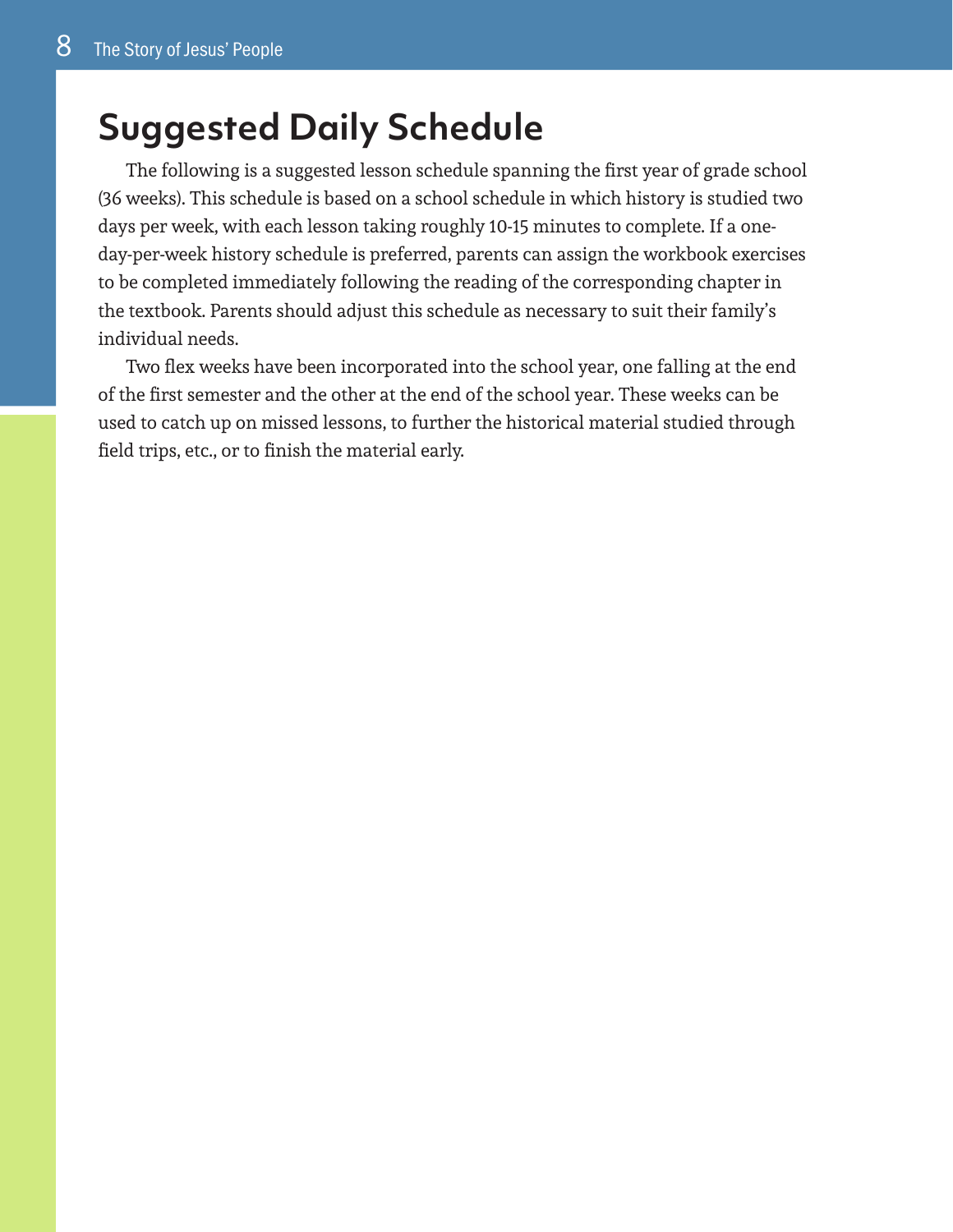| <b>Date</b>       | <b>Day</b>     | <b>Assignment</b>                           | <b>Due Date</b> | $\mathbf{v}$ | P/F<br><b>Grade</b> |
|-------------------|----------------|---------------------------------------------|-----------------|--------------|---------------------|
|                   |                | First Semester-First Quarter                |                 |              |                     |
|                   | $\mathbf{1}$   | Read and discuss Chapter 1 with your parent |                 |              |                     |
|                   | $\overline{2}$ | <b>Read Chapter 1</b>                       |                 |              |                     |
| Week 1            | 3              | <b>Flex Day</b>                             |                 |              |                     |
|                   | $\overline{4}$ | <b>Complete Chapter 1 Activities</b>        |                 |              |                     |
|                   | 5              | <b>Flex Day</b>                             |                 |              |                     |
|                   | 1              | <b>Flex Day</b>                             |                 |              |                     |
|                   | $\overline{2}$ | <b>Read Chapter 2</b>                       |                 |              |                     |
| Week <sub>2</sub> | 3              | <b>Flex Day</b>                             |                 |              |                     |
|                   | 4              | <b>Complete Chapter 2 Activities</b>        |                 |              |                     |
|                   | 5              | <b>Flex Day</b>                             |                 |              |                     |
|                   | $\mathbf{1}$   | <b>Flex Day</b>                             |                 |              |                     |
|                   | $\overline{2}$ | <b>Read Chapter 3</b>                       |                 |              |                     |
| Week <sub>3</sub> | 3              | <b>Flex Day</b>                             |                 |              |                     |
|                   | $\overline{4}$ | <b>Complete Chapter 3 Activities</b>        |                 |              |                     |
|                   | 5              | <b>Flex Day</b>                             |                 |              |                     |
|                   | 1              | <b>Flex Day</b>                             |                 |              |                     |
|                   | $\overline{2}$ | <b>Read Chapter 4</b>                       |                 |              |                     |
| Week 4            | 3              | <b>Flex Day</b>                             |                 |              |                     |
|                   | 4              | <b>Complete Chapter 4 Activities</b>        |                 |              |                     |
|                   | 5              | <b>Flex Day</b>                             |                 |              |                     |
|                   | $\mathbf{1}$   | <b>Flex Day</b>                             |                 |              |                     |
|                   | $\overline{2}$ | <b>Read Chapter 5</b>                       |                 |              |                     |
| Week <sub>5</sub> | 3              | <b>Flex Day</b>                             |                 |              |                     |
|                   | $\overline{4}$ | <b>Complete Chapter 5 Activities</b>        |                 |              |                     |
|                   | $5\phantom{1}$ | <b>Flex Day</b>                             |                 |              |                     |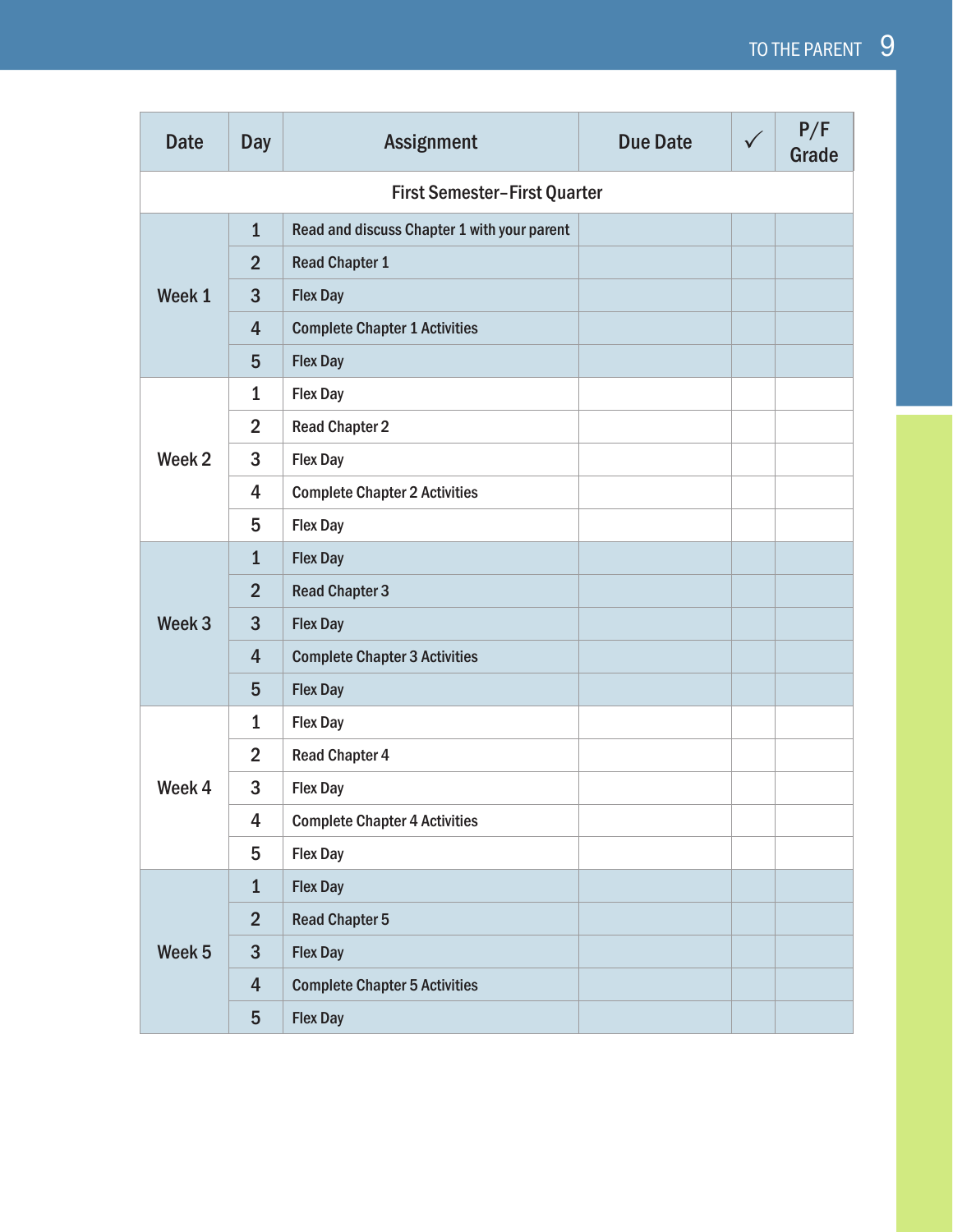#### 10 The Story of Jesus' People

Flex Day

| <b>Date</b>       | <b>Day</b>     | <b>Assignment</b>                     | <b>Due Date</b> | $\checkmark$ | P/F<br>Grade |
|-------------------|----------------|---------------------------------------|-----------------|--------------|--------------|
|                   | $\mathbf{1}$   | <b>Flex Day</b>                       |                 |              |              |
|                   | $\overline{2}$ | <b>Read Chapter 6</b>                 |                 |              |              |
| Week 6            | 3              | <b>Flex Day</b>                       |                 |              |              |
|                   | 4              | <b>Complete Chapter 6 Activities</b>  |                 |              |              |
|                   | 5              | <b>Flex Day</b>                       |                 |              |              |
|                   | $\mathbf{1}$   | <b>Flex Day</b>                       |                 |              |              |
|                   | $\overline{2}$ | <b>Read Chapter 7</b>                 |                 |              |              |
| Week 7            | 3              | <b>Flex Day</b>                       |                 |              |              |
|                   | $\overline{4}$ | <b>Complete Chapter 7 Activities</b>  |                 |              |              |
|                   | 5              | <b>Flex Day</b>                       |                 |              |              |
|                   | $\mathbf{1}$   | <b>Flex Day</b>                       |                 |              |              |
|                   | $\overline{2}$ | <b>Read Chapter 8</b>                 |                 |              |              |
| Week 8            | 3              | <b>Flex Day</b>                       |                 |              |              |
|                   | $\overline{4}$ | <b>Complete Chapter 8 Activities</b>  |                 |              |              |
|                   | 5              | <b>Flex Day</b>                       |                 |              |              |
|                   | $\mathbf{1}$   | <b>Flex Day</b>                       |                 |              |              |
|                   | $\overline{2}$ | <b>Read Chapter 9</b>                 |                 |              |              |
| Week <sub>9</sub> | 3              | <b>Flex Day</b>                       |                 |              |              |
|                   | $\overline{4}$ | <b>Complete Chapter 9 Activities</b>  |                 |              |              |
|                   | $5\phantom{1}$ | <b>Flex Day</b>                       |                 |              |              |
|                   |                | <b>First Semester-Second Quarter</b>  |                 |              |              |
|                   | $\mathbf{1}$   | <b>Flex Day</b>                       |                 |              |              |
|                   | $\overline{2}$ | <b>Read Chapter 10</b>                |                 |              |              |
| Week 1            | 3              | <b>Flex Day</b>                       |                 |              |              |
|                   | $\overline{4}$ | <b>Complete Chapter 10 Activities</b> |                 |              |              |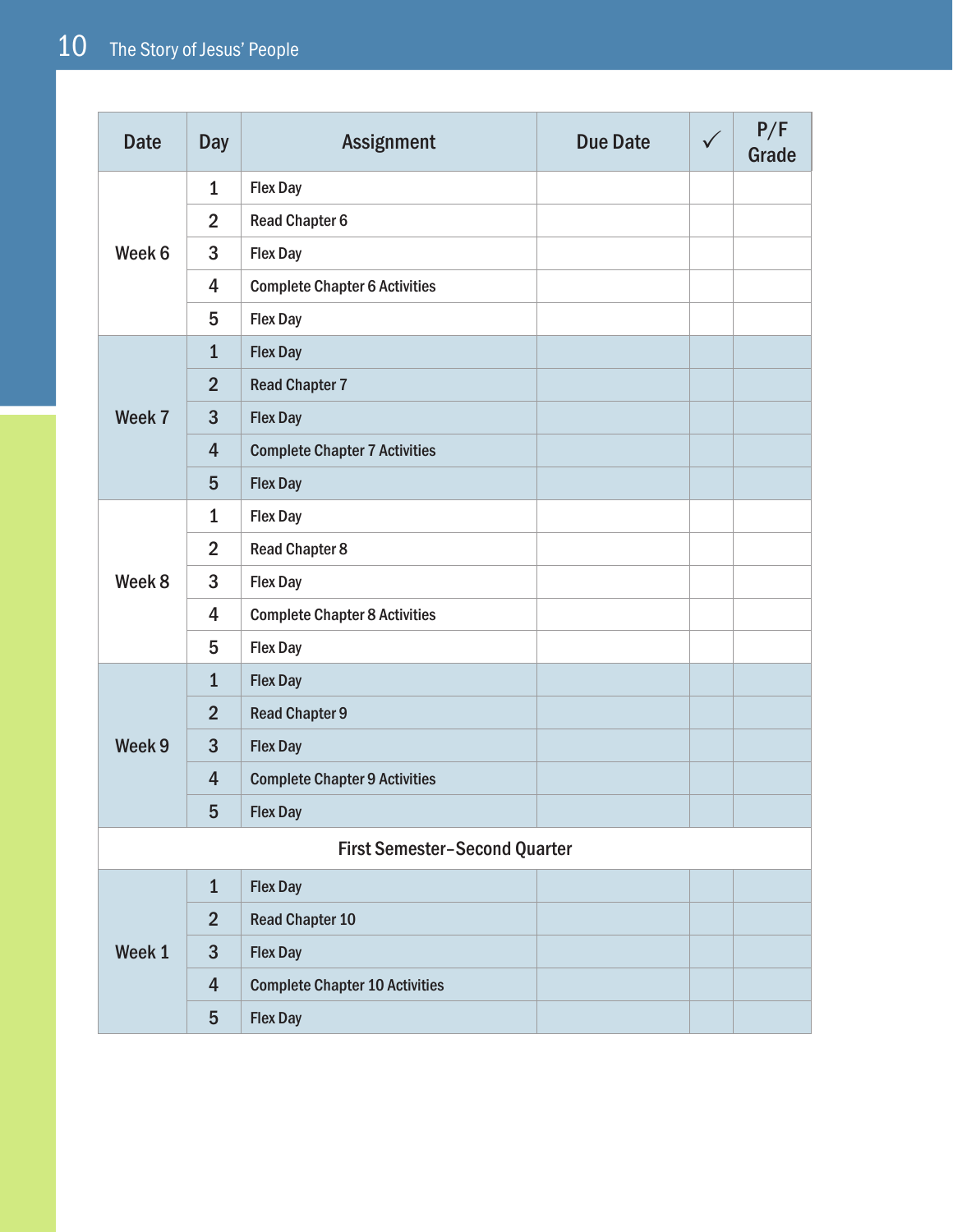| <b>Date</b>       | <b>Day</b>     | <b>Assignment</b>                               | <b>Due Date</b> | $\checkmark$ | P/F<br>Grade |
|-------------------|----------------|-------------------------------------------------|-----------------|--------------|--------------|
|                   | $\mathbf{1}$   | <b>Flex Day</b>                                 |                 |              |              |
|                   | $\overline{2}$ | <b>Complete Chapters 1-10 Review Activities</b> |                 |              |              |
| Week <sub>2</sub> | 3              | <b>Flex Day</b>                                 |                 |              |              |
|                   | 4              | <b>Flex Day</b>                                 |                 |              |              |
|                   | 5              | <b>Flex Day</b>                                 |                 |              |              |
|                   | $\mathbf{1}$   | <b>Flex Day</b>                                 |                 |              |              |
|                   | $\overline{2}$ | <b>Read Chapter 11</b>                          |                 |              |              |
| Week <sub>3</sub> | 3              | <b>Flex Day</b>                                 |                 |              |              |
|                   | 4              | <b>Complete Chapter 11 Activities</b>           |                 |              |              |
|                   | $5\phantom{1}$ | <b>Flex Day</b>                                 |                 |              |              |
|                   | 1              | <b>Flex Day</b>                                 |                 |              |              |
|                   | $\overline{2}$ | <b>Read Chapter 12</b>                          |                 |              |              |
| Week 4            | 3              | <b>Flex Day</b>                                 |                 |              |              |
|                   | 4              | <b>Complete Chapter 12 Activities</b>           |                 |              |              |
|                   | 5              | <b>Flex Day</b>                                 |                 |              |              |
|                   | $\mathbf{1}$   | <b>Flex Day</b>                                 |                 |              |              |
|                   | $\overline{2}$ | <b>Read Chapter 13</b>                          |                 |              |              |
| Week <sub>5</sub> | 3              | <b>Flex Day</b>                                 |                 |              |              |
|                   | $\overline{4}$ | <b>Complete Chapter 13 Activities</b>           |                 |              |              |
|                   | $\overline{5}$ | <b>Flex Day</b>                                 |                 |              |              |
|                   | $\mathbf{1}$   | <b>Flex Day</b>                                 |                 |              |              |
|                   | $\overline{2}$ | <b>Read Chapter 14</b>                          |                 |              |              |
| Week 6            | 3              | <b>Flex Day</b>                                 |                 |              |              |
|                   | $\overline{4}$ | <b>Complete Chapter 14 Activities</b>           |                 |              |              |
|                   | 5              | <b>Flex Day</b>                                 |                 |              |              |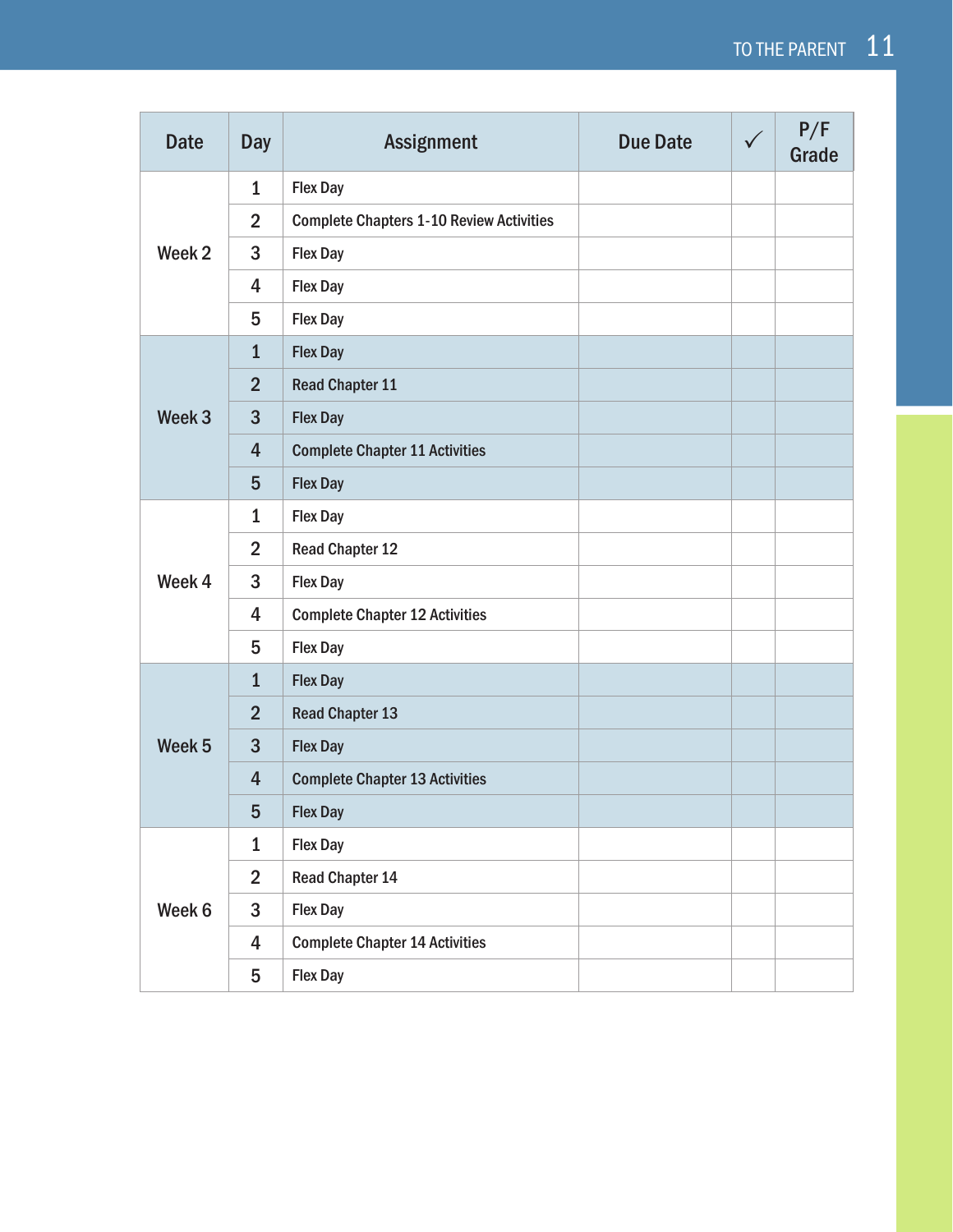#### $\overline{12}$  The Story of Jesus' People

| <b>Date</b>       | <b>Day</b>     | <b>Assignment</b>                     | <b>Due Date</b> | $\checkmark$ | P/F<br>Grade |
|-------------------|----------------|---------------------------------------|-----------------|--------------|--------------|
|                   | $\mathbf{1}$   | <b>Flex Day</b>                       |                 |              |              |
|                   | $\overline{2}$ | <b>Read Chapter 15</b>                |                 |              |              |
| Week 7            | 3              | <b>Flex Day</b>                       |                 |              |              |
|                   | $\overline{4}$ | <b>Complete Chapter 15 Activities</b> |                 |              |              |
|                   | 5              | <b>Flex Day</b>                       |                 |              |              |
|                   | $\mathbf{1}$   | <b>Flex Day</b>                       |                 |              |              |
|                   | $\overline{2}$ | <b>Read Chapter 16</b>                |                 |              |              |
| Week 8            | 3              | <b>Flex Day</b>                       |                 |              |              |
|                   | 4              | <b>Complete Chapter 16 Activities</b> |                 |              |              |
|                   | 5              | <b>Flex Day</b>                       |                 |              |              |
|                   | $\mathbf{1}$   | <b>Flex Week</b>                      |                 |              |              |
|                   | $\overline{2}$ | <b>Flex Week</b>                      |                 |              |              |
| Week <sub>9</sub> | 3              | <b>Flex Week</b>                      |                 |              |              |
|                   | $\overline{4}$ | <b>Flex Week</b>                      |                 |              |              |
|                   | 5              | <b>Flex Week</b>                      |                 |              |              |
|                   |                | <b>Second Semester-Third Quarter</b>  |                 |              |              |
|                   | $\mathbf{1}$   | <b>Flex Day</b>                       |                 |              |              |
|                   | $\overline{2}$ | <b>Read Chapter 17</b>                |                 |              |              |
| Week 1            | 3              | <b>Flex Day</b>                       |                 |              |              |
|                   | $\overline{4}$ | <b>Complete Chapter 17 Activities</b> |                 |              |              |
|                   | $5\phantom{1}$ | <b>Flex Day</b>                       |                 |              |              |
|                   | $\mathbf{1}$   | <b>Flex Day</b>                       |                 |              |              |
|                   | $\overline{2}$ | <b>Read Chapter 18</b>                |                 |              |              |
| Week <sub>2</sub> | 3              | <b>Flex Day</b>                       |                 |              |              |
|                   | 4              | <b>Complete Chapter 18 Activities</b> |                 |              |              |
|                   | 5              | <b>Flex Day</b>                       |                 |              |              |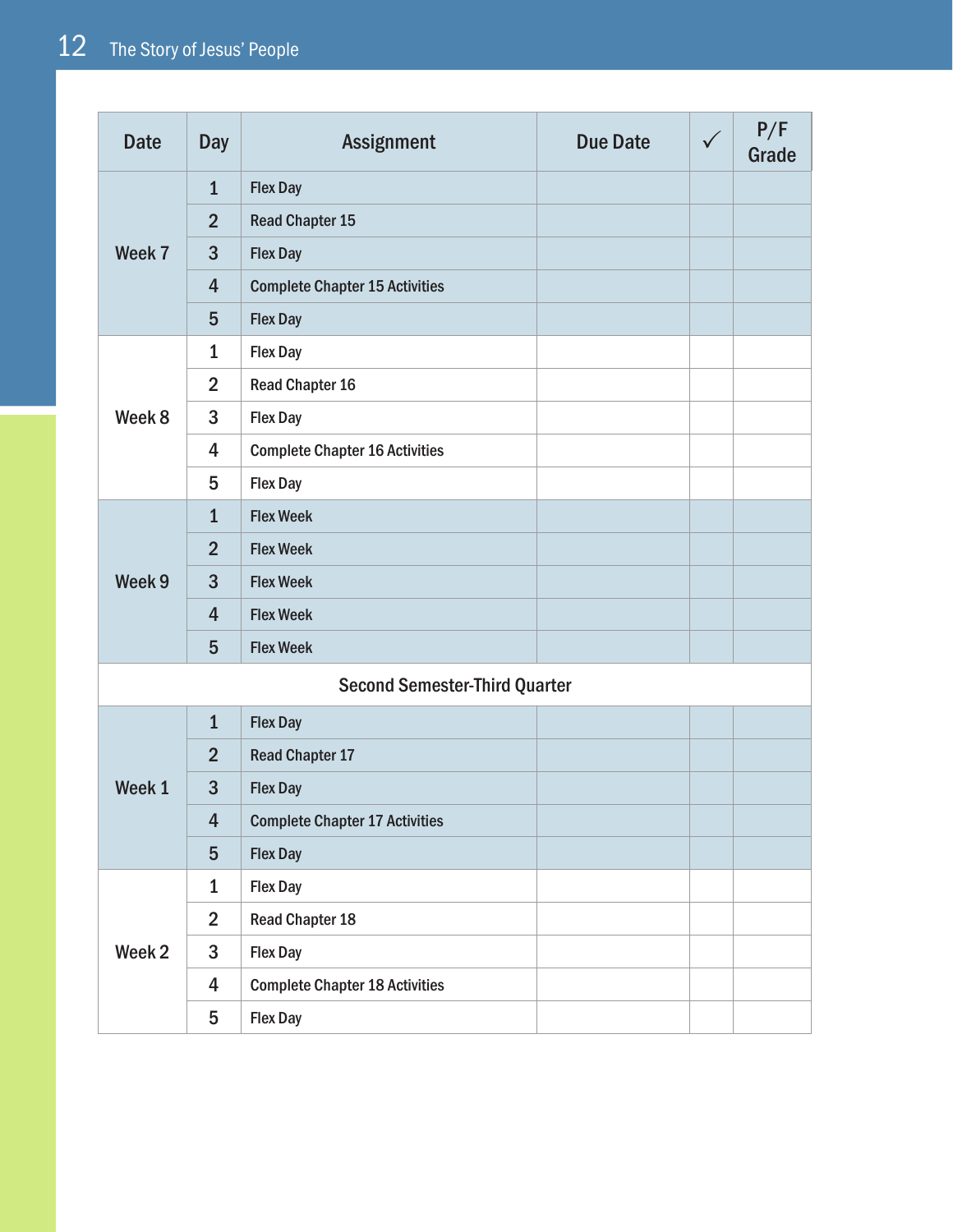| <b>Date</b>       | <b>Day</b>     | <b>Assignment</b>                                | <b>Due Date</b> | P/F<br><b>Grade</b> |
|-------------------|----------------|--------------------------------------------------|-----------------|---------------------|
|                   | $\mathbf{1}$   | <b>Flex Day</b>                                  |                 |                     |
| Week <sub>3</sub> | $\overline{2}$ | <b>Read Chapter 19</b>                           |                 |                     |
|                   | 3              | <b>Flex Day</b>                                  |                 |                     |
|                   | 4              | <b>Complete Chapter 19 Activities</b>            |                 |                     |
|                   | 5              | <b>Flex Day</b>                                  |                 |                     |
|                   | $\mathbf{1}$   | Flex Day                                         |                 |                     |
|                   | $\overline{2}$ | <b>Read Chapter 20</b>                           |                 |                     |
| Week 4            | 3              | <b>Flex Day</b>                                  |                 |                     |
|                   | 4              | <b>Complete Chapter 20 Activities</b>            |                 |                     |
|                   | 5              | <b>Flex Day</b>                                  |                 |                     |
|                   | $\mathbf{1}$   | <b>Flex Day</b>                                  |                 |                     |
|                   | $\overline{2}$ | <b>Complete Chapters 11-20 Review Activities</b> |                 |                     |
| Week <sub>5</sub> | 3              | <b>Flex Day</b>                                  |                 |                     |
|                   | $\overline{4}$ | <b>Flex Day</b>                                  |                 |                     |
|                   | 5              | <b>Flex Day</b>                                  |                 |                     |
|                   | $\mathbf{1}$   | <b>Flex Day</b>                                  |                 |                     |
|                   | $\overline{2}$ | <b>Read Chapter 21</b>                           |                 |                     |
| Week 6            | 3              | <b>Flex Day</b>                                  |                 |                     |
|                   | 4              | <b>Complete Chapter 21 Activities</b>            |                 |                     |
|                   | 5              | <b>Flex Day</b>                                  |                 |                     |
|                   | $\mathbf{1}$   | <b>Flex Day</b>                                  |                 |                     |
|                   | $\overline{2}$ | <b>Read Chapter 22</b>                           |                 |                     |
| Week 7            | 3              | <b>Flex Day</b>                                  |                 |                     |
|                   | $\overline{4}$ | <b>Complete Chapter 22 Activities</b>            |                 |                     |
|                   | $5\phantom{1}$ | <b>Flex Day</b>                                  |                 |                     |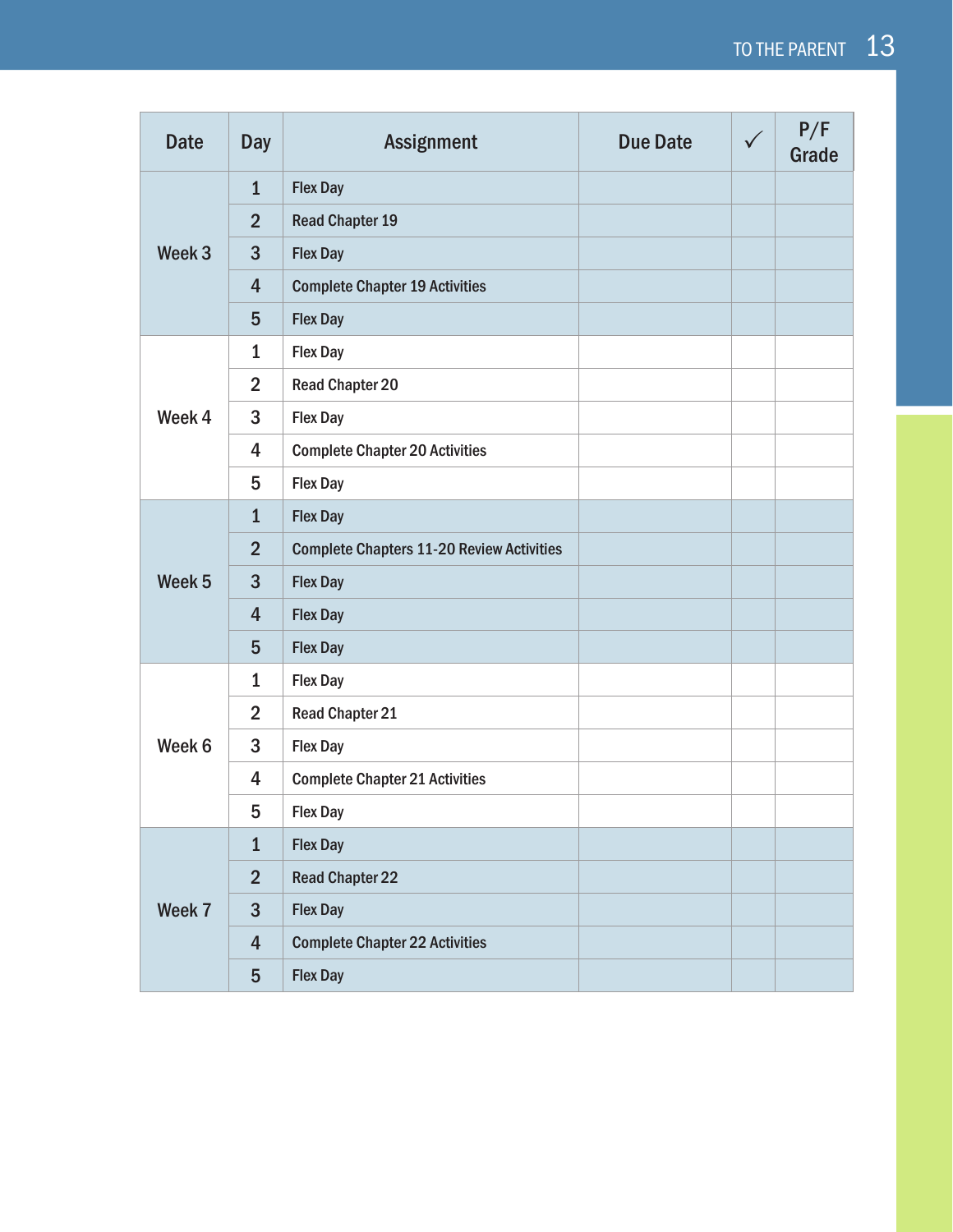## 14 The Story of Jesus' People

| <b>Date</b>                           | <b>Day</b>     | <b>Assignment</b>                     | <b>Due Date</b> | $\checkmark$ | P/F<br><b>Grade</b> |
|---------------------------------------|----------------|---------------------------------------|-----------------|--------------|---------------------|
|                                       | $\mathbf{1}$   | <b>Flex Day</b>                       |                 |              |                     |
|                                       | $\overline{2}$ | <b>Read Chapter 23</b>                |                 |              |                     |
| Week 8                                | 3              | <b>Flex Day</b>                       |                 |              |                     |
|                                       | 4              | <b>Complete Chapter 23 Activities</b> |                 |              |                     |
|                                       | 5              | <b>Flex Day</b>                       |                 |              |                     |
|                                       | $\mathbf{1}$   | <b>Flex Day</b>                       |                 |              |                     |
|                                       | $\overline{2}$ | <b>Read Chapter 24</b>                |                 |              |                     |
| Week <sub>9</sub>                     | 3              | <b>Flex Day</b>                       |                 |              |                     |
|                                       | $\overline{4}$ | <b>Complete Chapter 24 Activities</b> |                 |              |                     |
|                                       | 5              | <b>Flex Day</b>                       |                 |              |                     |
| <b>Second Semester-Fourth Quarter</b> |                |                                       |                 |              |                     |
|                                       | $\mathbf{1}$   | <b>Flex Day</b>                       |                 |              |                     |
|                                       | $\overline{2}$ | <b>Read Chapter 25</b>                |                 |              |                     |

| Week 1            | $\overline{2}$ | <b>Read Chapter 25</b>                |  |  |
|-------------------|----------------|---------------------------------------|--|--|
|                   | $\overline{3}$ | <b>Flex Day</b>                       |  |  |
|                   | $\overline{4}$ | <b>Complete Chapter 25 Activities</b> |  |  |
|                   | $5\phantom{1}$ | <b>Flex Day</b>                       |  |  |
|                   | $\mathbf{1}$   | <b>Flex Day</b>                       |  |  |
| Week <sub>2</sub> | $\overline{2}$ | <b>Read Chapter 26</b>                |  |  |
|                   | 3              | <b>Flex Day</b>                       |  |  |
|                   | 4              | <b>Complete Chapter 26 Activities</b> |  |  |
|                   | 5              | <b>Flex Day</b>                       |  |  |
|                   | $\mathbf{1}$   | <b>Flex Day</b>                       |  |  |
| Week <sub>3</sub> | $\overline{2}$ | <b>Read Chapter 27</b>                |  |  |
|                   | $\overline{3}$ | <b>Flex Day</b>                       |  |  |
|                   | $\overline{4}$ | <b>Complete Chapter 27 Activities</b> |  |  |
|                   | $5\phantom{1}$ | <b>Flex Day</b>                       |  |  |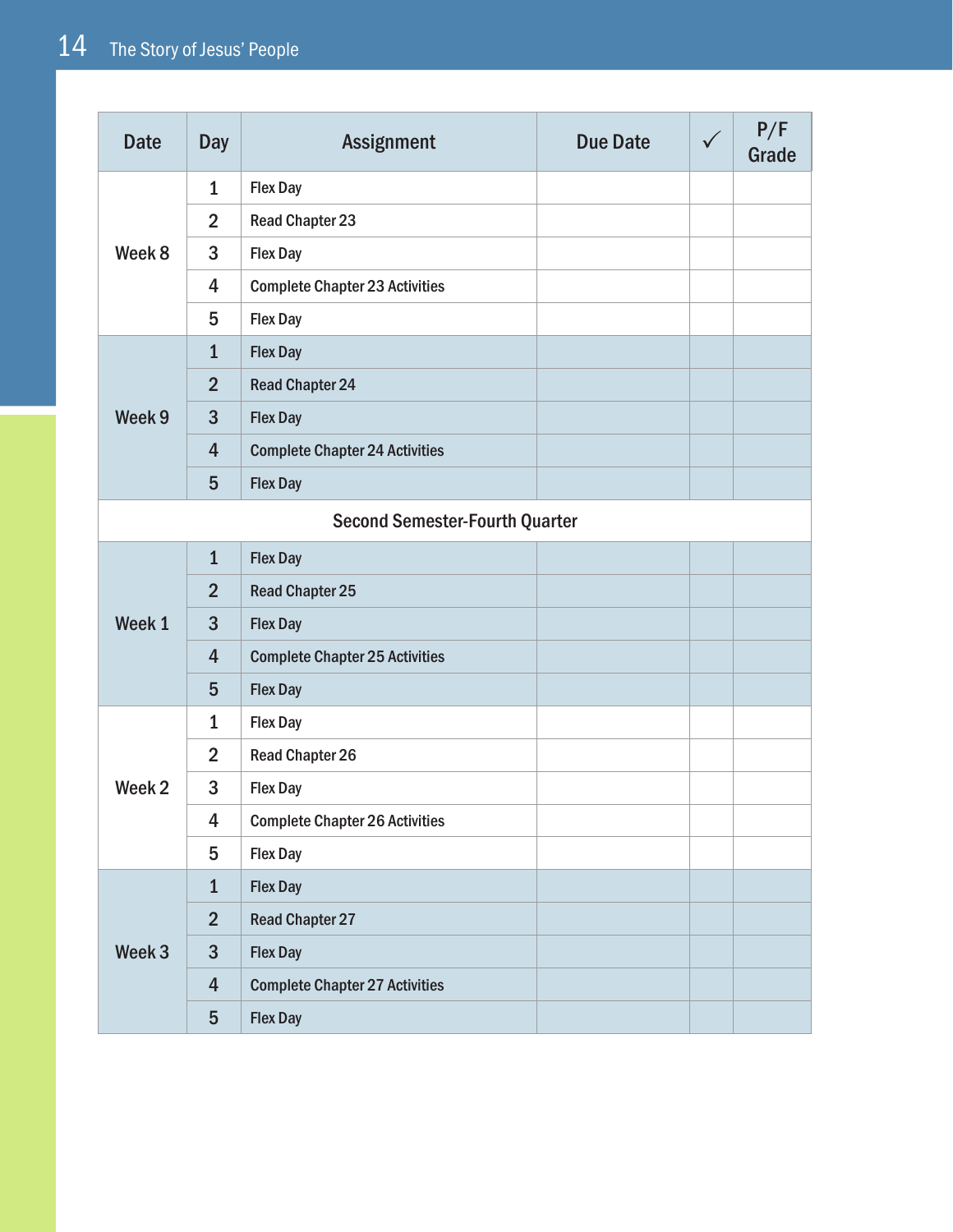| <b>Date</b>       | <b>Day</b>              | <b>Assignment</b>                                | <b>Due Date</b> | $\mathbf{v}$ | P/F<br>Grade |
|-------------------|-------------------------|--------------------------------------------------|-----------------|--------------|--------------|
|                   | $\mathbf{1}$            | <b>Flex Day</b>                                  |                 |              |              |
|                   | $\overline{2}$          | <b>Read Chapter 28</b>                           |                 |              |              |
| Week 4            | 3                       | <b>Flex Day</b>                                  |                 |              |              |
|                   | 4                       | <b>Complete Chapter 28 Activities</b>            |                 |              |              |
|                   | 5                       | <b>Flex Day</b>                                  |                 |              |              |
|                   | $\mathbf{1}$            | <b>Flex Day</b>                                  |                 |              |              |
|                   | $\overline{2}$          | <b>Read Chapter 29</b>                           |                 |              |              |
| Week <sub>5</sub> | 3                       | <b>Flex Day</b>                                  |                 |              |              |
|                   | 4                       | <b>Complete Chapter 29 Activities</b>            |                 |              |              |
|                   | 5                       | <b>Flex Day</b>                                  |                 |              |              |
|                   | $\mathbf{1}$            | <b>Flex Day</b>                                  |                 |              |              |
|                   | $\overline{2}$          | <b>Read Chapter 30</b>                           |                 |              |              |
| Week 6            | 3                       | <b>Flex Day</b>                                  |                 |              |              |
|                   | 4                       | <b>Complete Chapter 30 Activities</b>            |                 |              |              |
|                   | 5                       | <b>Flex Day</b>                                  |                 |              |              |
|                   | $\mathbf{1}$            | <b>Flex Day</b>                                  |                 |              |              |
|                   | $\overline{2}$          | <b>Read Chapter 31</b>                           |                 |              |              |
| Week 7            | 3                       | <b>Flex Day</b>                                  |                 |              |              |
|                   | 4                       | <b>Complete Chapter 31 Activities</b>            |                 |              |              |
|                   | 5                       | <b>Flex Day</b>                                  |                 |              |              |
|                   | $\mathbf{1}$            | <b>Flex Day</b>                                  |                 |              |              |
|                   | $\overline{2}$          | <b>Complete Chapters 21-31 Review Activities</b> |                 |              |              |
| Week 8            | 3                       | <b>Flex Day</b>                                  |                 |              |              |
|                   | $\overline{\mathbf{4}}$ | <b>Flex Day</b>                                  |                 |              |              |
|                   | 5                       | <b>Flex Day</b>                                  |                 |              |              |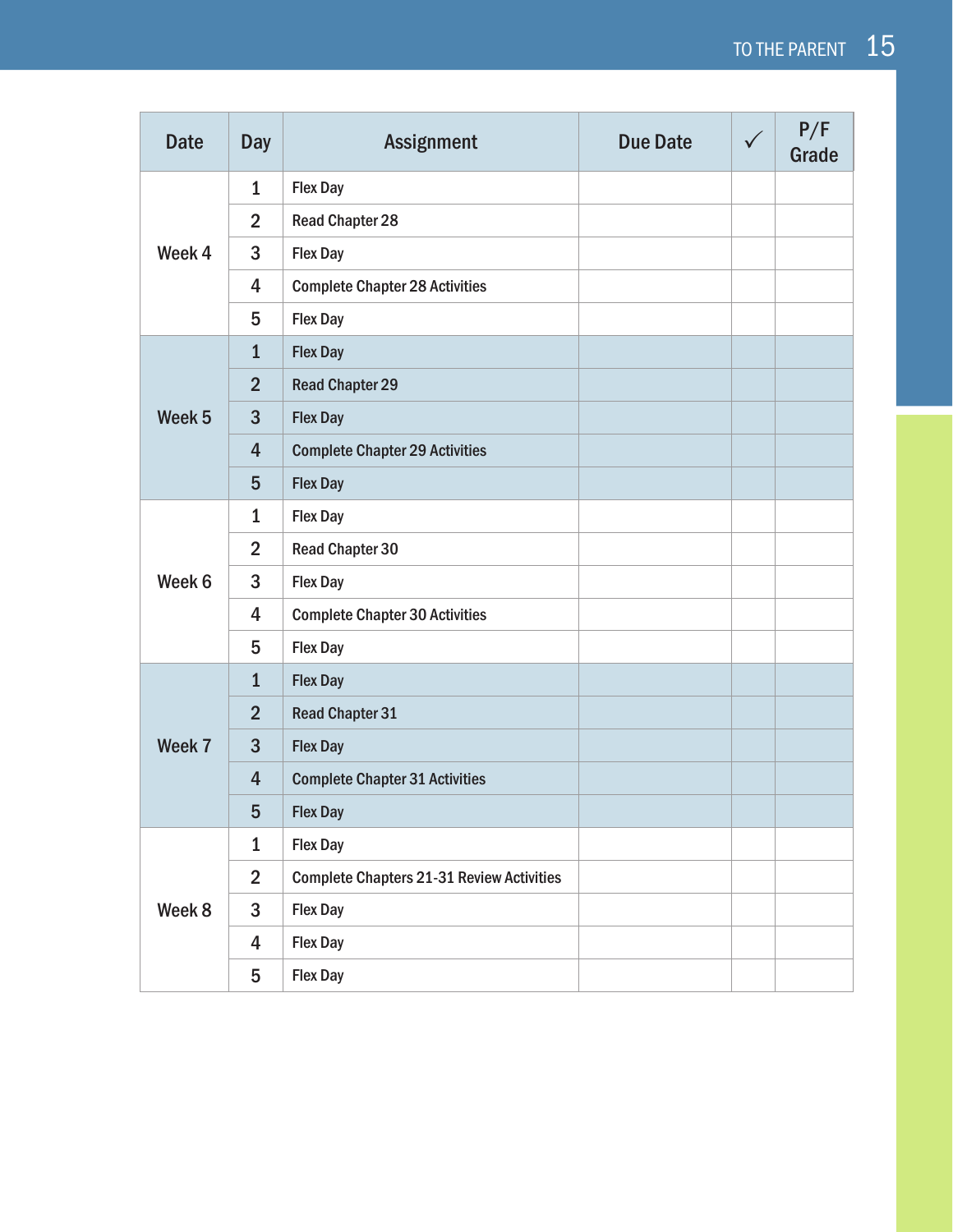#### 16 The Story of Jesus' People

| <b>Date</b> | <b>Day</b>     | <b>Assignment</b> | <b>Due Date</b> | P/F<br>Grade |
|-------------|----------------|-------------------|-----------------|--------------|
| Week 9      | 1              | <b>Flex Week</b>  |                 |              |
|             | $\overline{2}$ | <b>Flex Week</b>  |                 |              |
|             | 3              | <b>Flex Week</b>  |                 |              |
|             | $\overline{4}$ | <b>Flex Week</b>  |                 |              |
|             | 5              | <b>Flex Week</b>  |                 |              |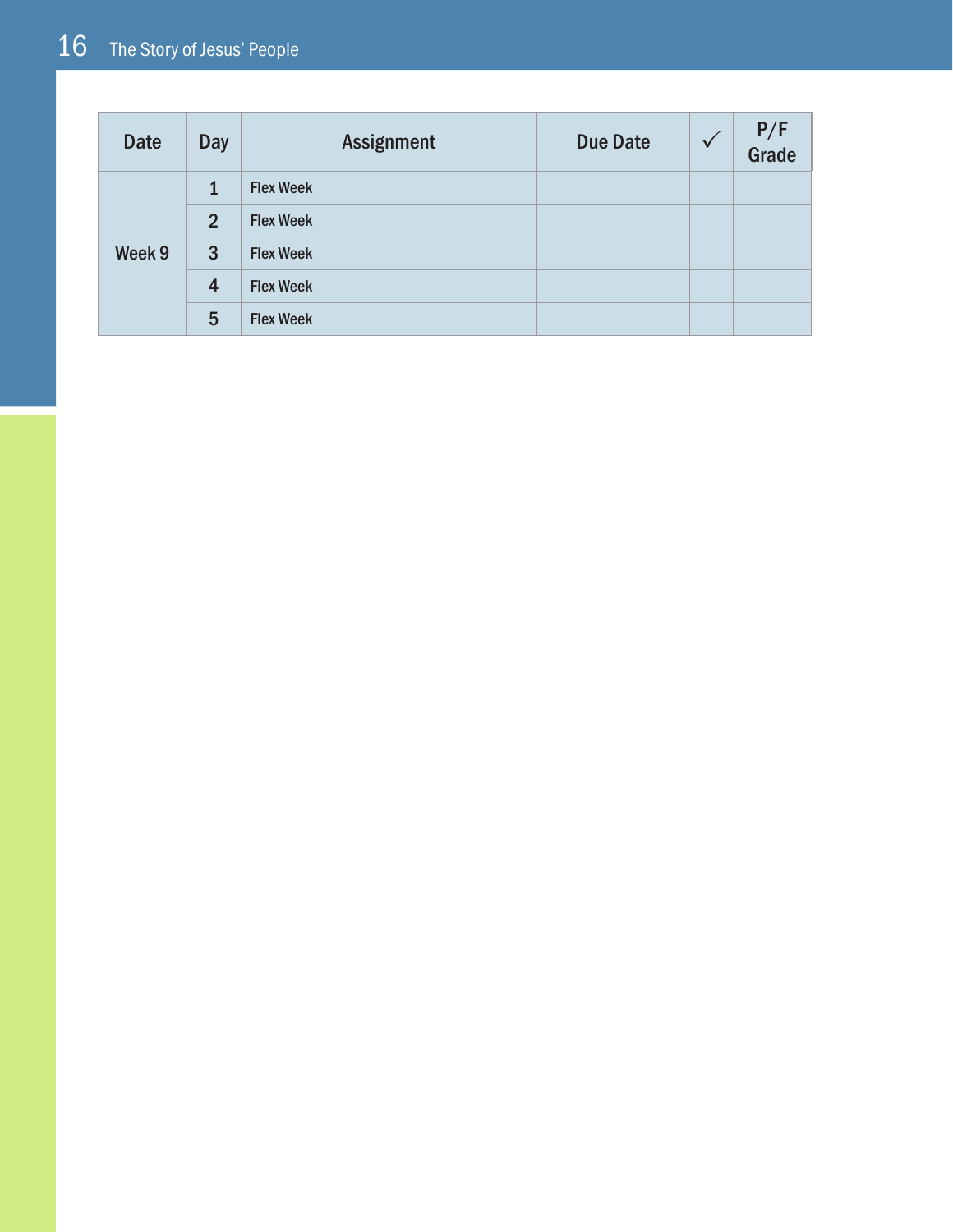# **Chapter 1** God is Writing a Story

## **How did people travel in Rome?**

People who lived in Rome used horses and chariots to travel from one place to another. Circle the Roman chariot.





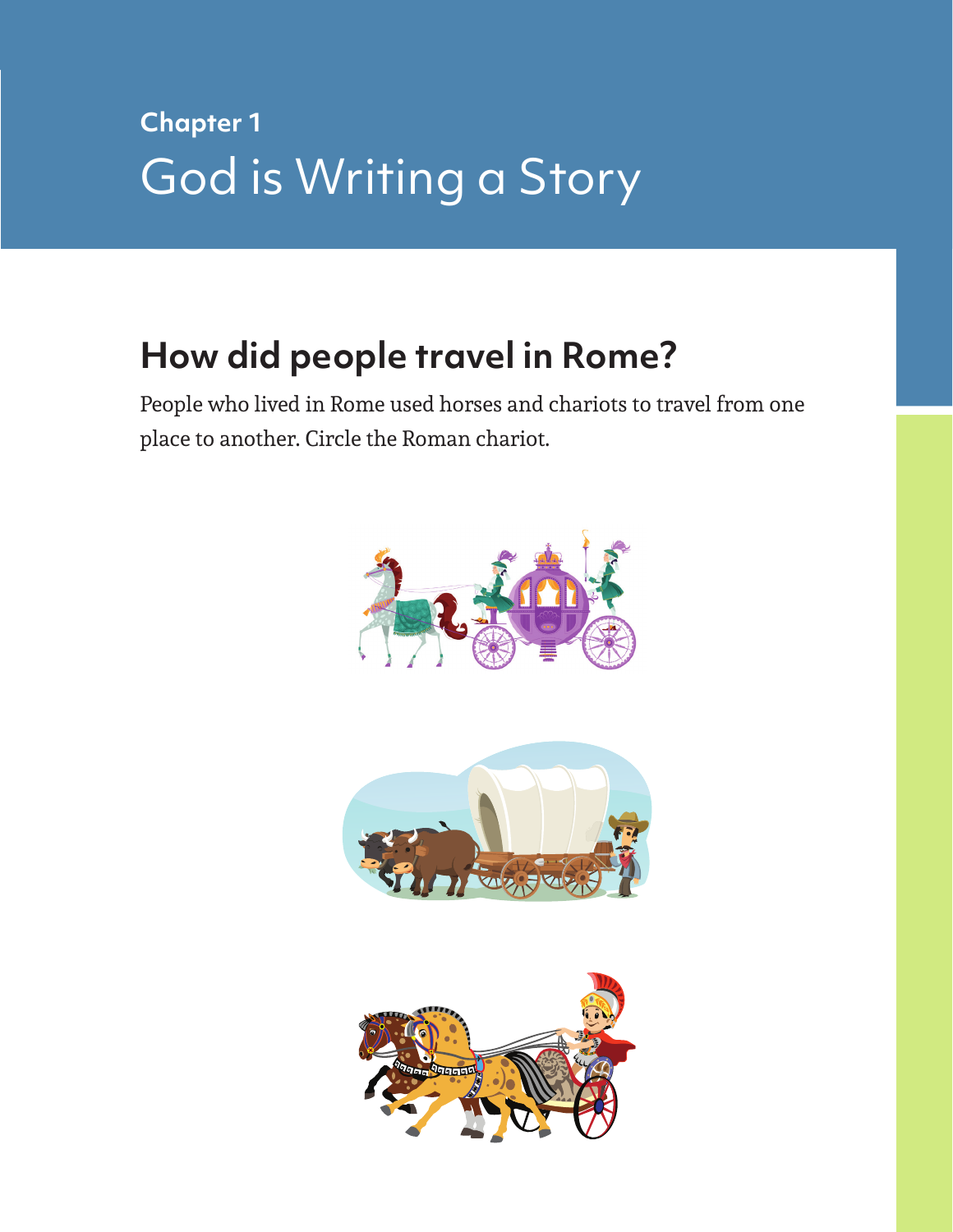# **Draw a Picture**

How do you travel today? Draw a picture of what you use to travel from one place to another.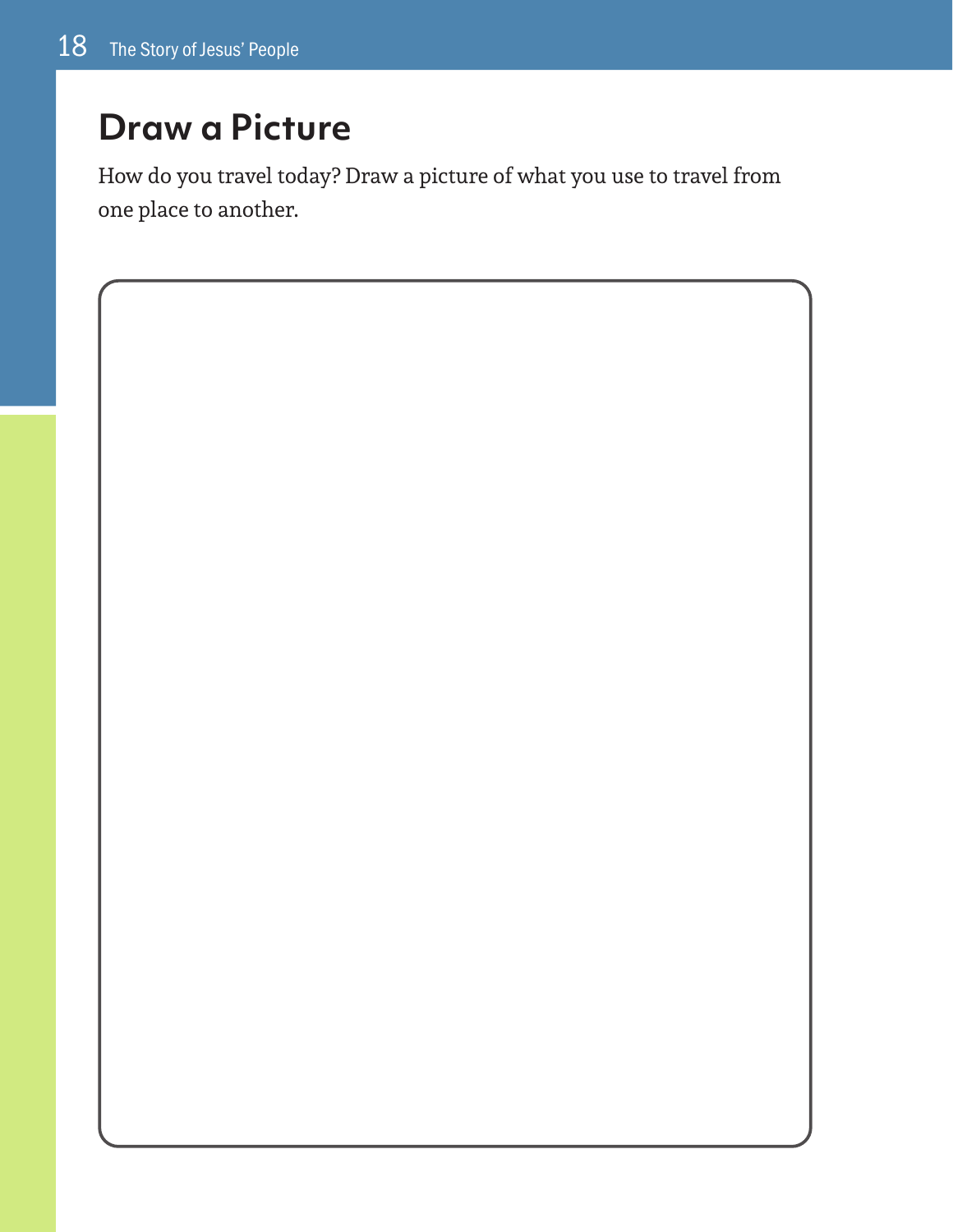# **Are You Thirsty?**

If you lived in ancient Rome, you would use jars to carry water in. What do you use to carry water in today? Circle the picture of a water jar from ancient Rome. Put an X on the picture of what you use today.



# **Showing the Love of Jesus**

Christians in Rome said, "We must love other people the same way Jesus has loved us." How can you show God's love to people? Circle the pictures of a child showing love to someone else.

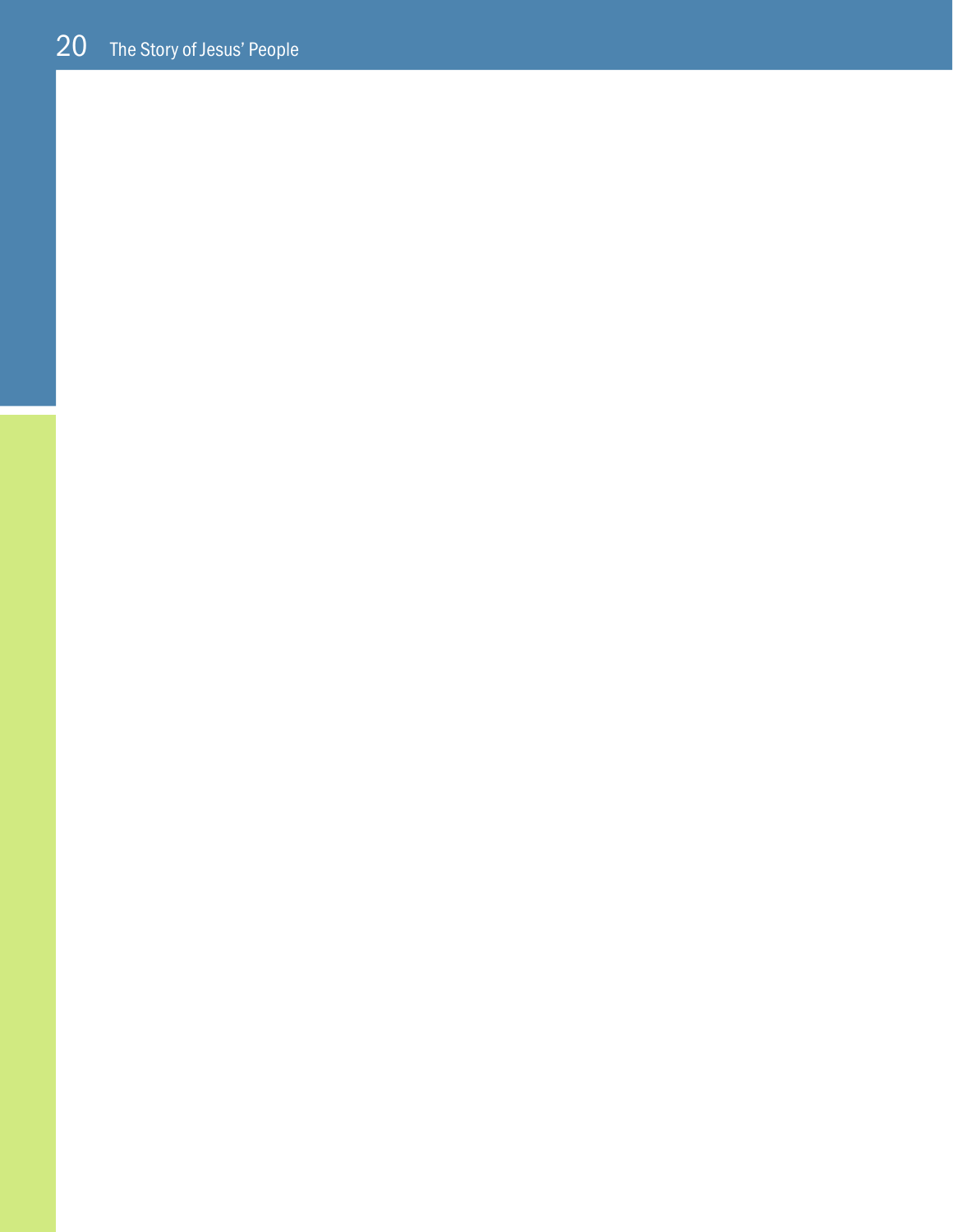## **Color the Picture**

*"The LORD has done great things for us, and we are glad."*

(Psalm 126:3)

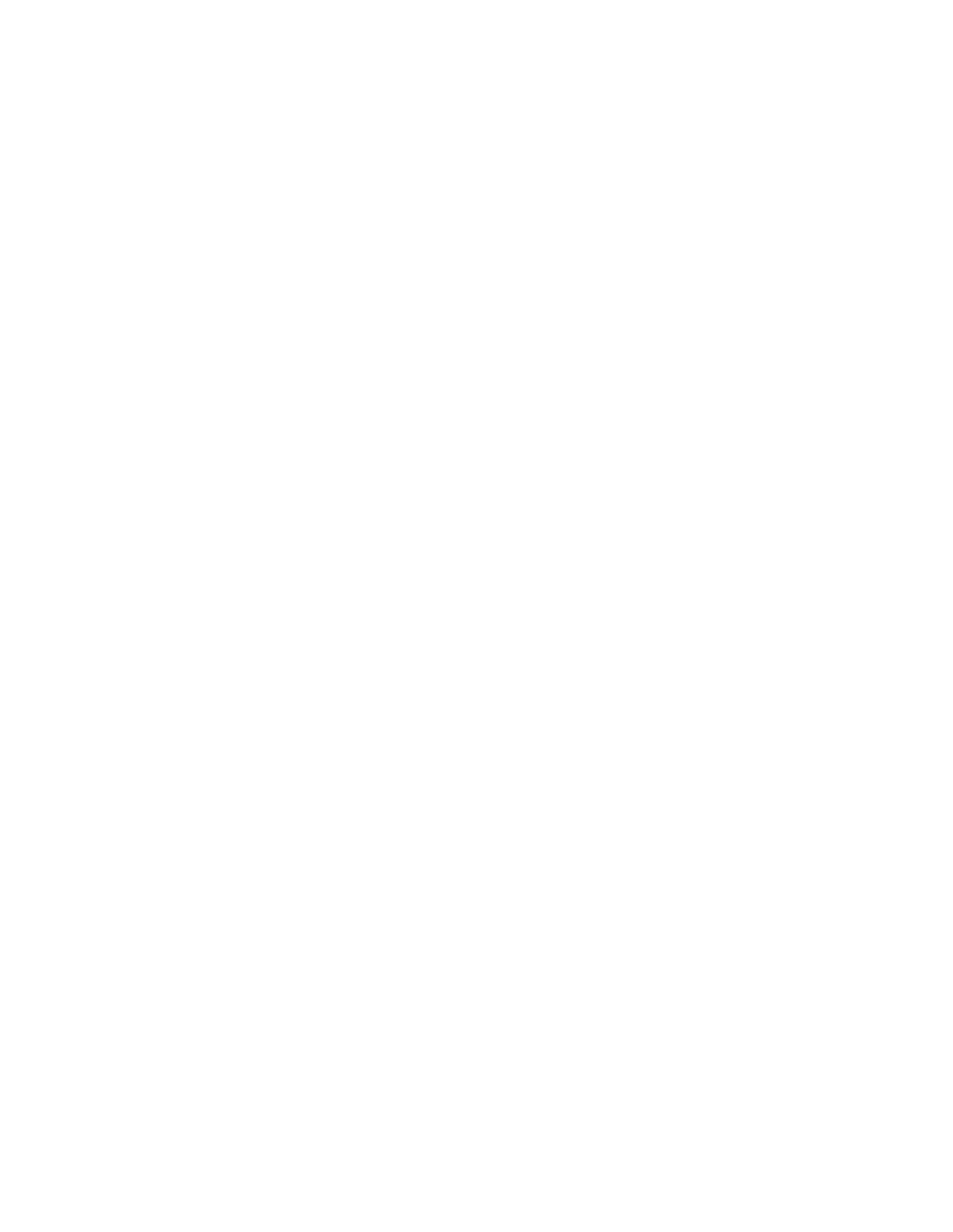# **Chapter 2** Tertullian and a Most Dangerous Mouse

Look at this map. Do you see the country that looks like a giant boot? This is Italy. Italy is almost entirely surrounded by water. Can you find the two islands that are near Italy? Put an X on the islands.

The city of Rome is in Italy. Look at the map in your textbook. Can you find Rome? Circle it.

![](_page_22_Picture_3.jpeg)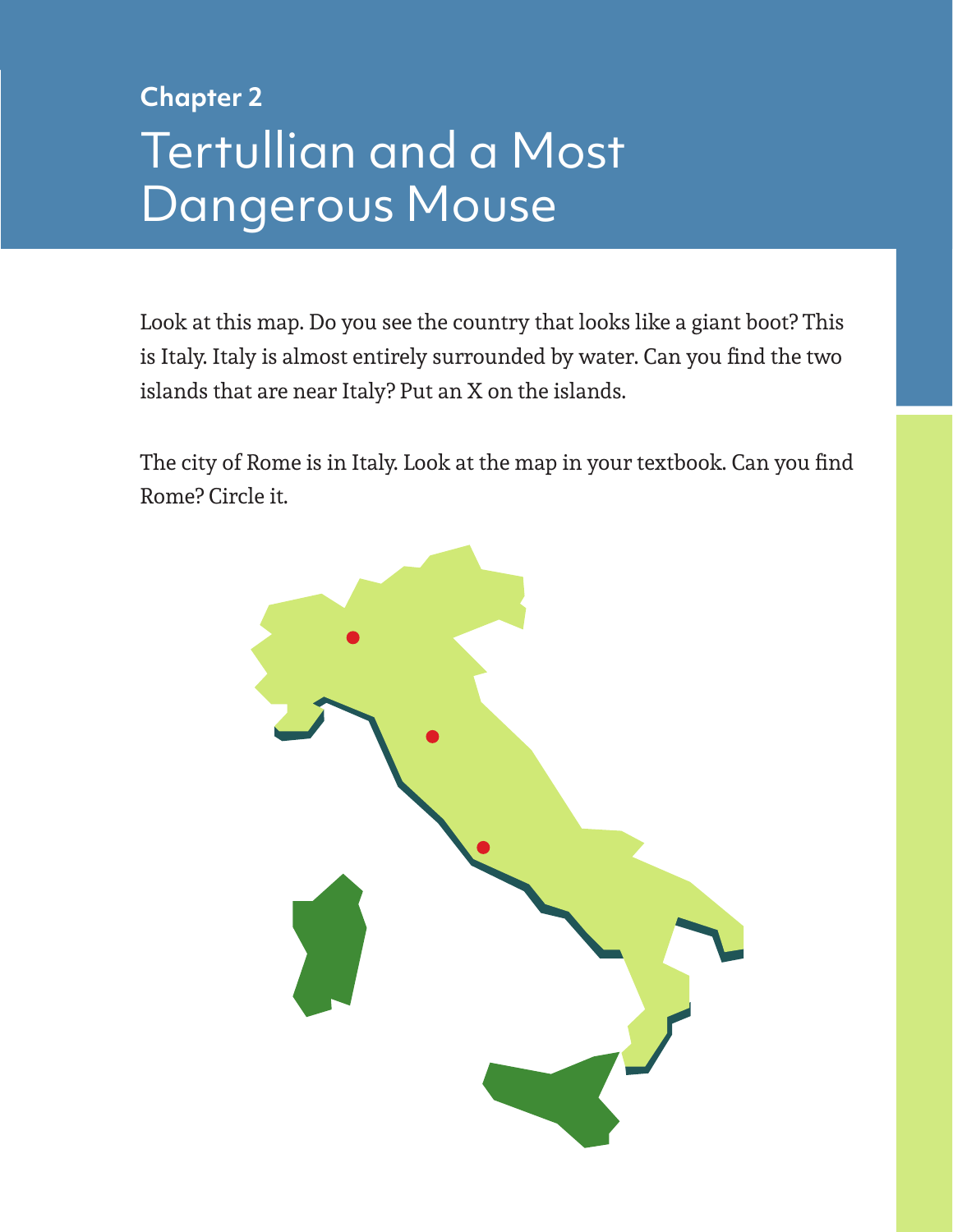#### **Dangerous Enemies**

It was dangerous to be a Christian in the Roman Empire. Many enemies wanted to destroy the church. Tertullian said one enemy was more dangerous than all others. Which enemy was it? Circle the most dangerous enemy.

![](_page_23_Picture_3.jpeg)

![](_page_23_Picture_4.jpeg)